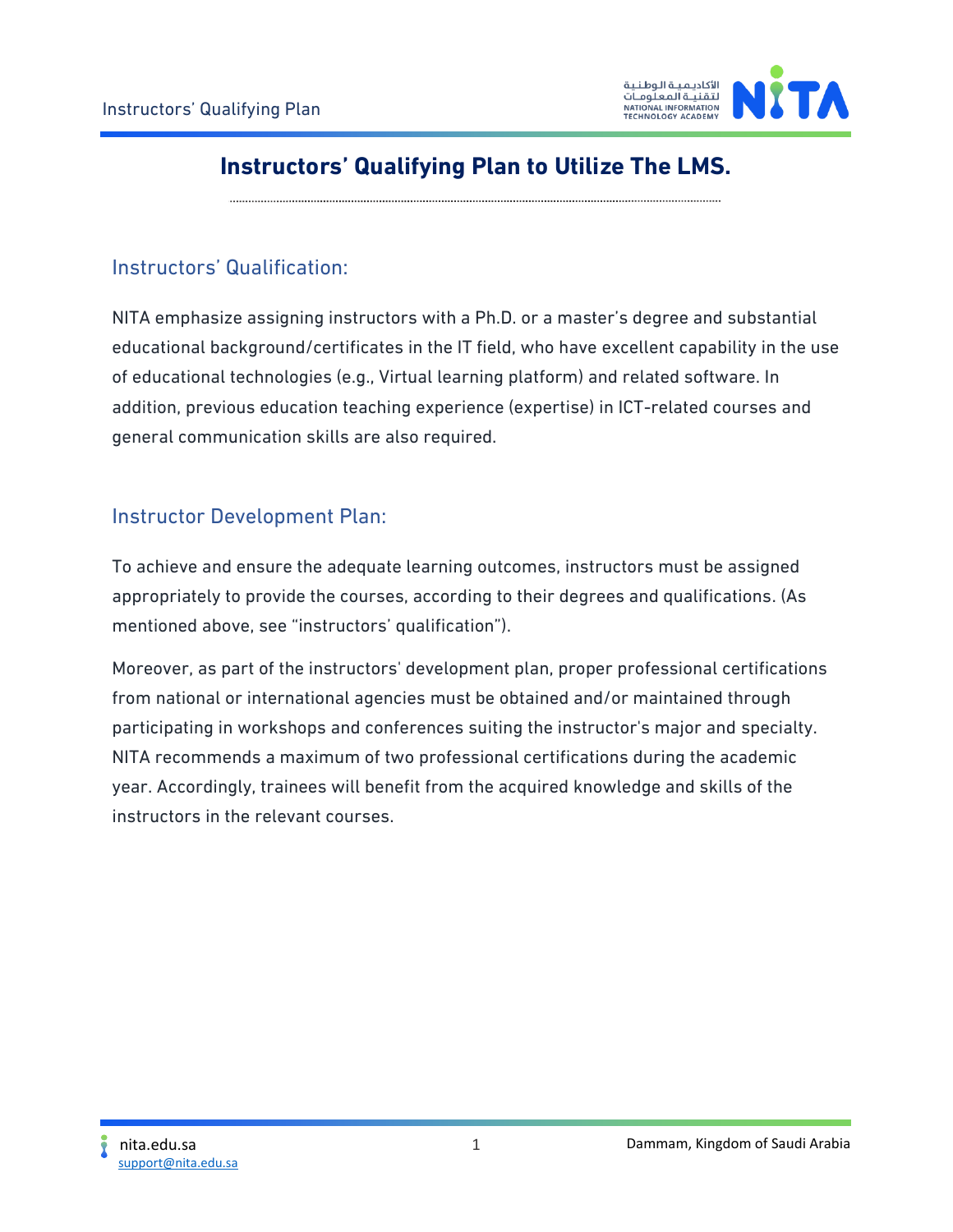

### The instructor dedicated duties:

- Planning for the course properly to achieve the learning objectives.
- Providing educational media from authentic sources in addition to the learning content to encourage trainees to participate.
- Sharing learning materials (class schedule, lecture notes, summaries slides, assignments, etc.)
- Communicate with trainees via LMS notifications and emails.
- Managing the discussion in the classroom among the students. At the end of each learning session, the instructor should represent a summary from the session to endorse the learning outcomes.
- Create a project for online group work and take quizzes.

### Utilize The Learning Management System, (Blackboard):

The interaction in the Blackboard is simultaneous.

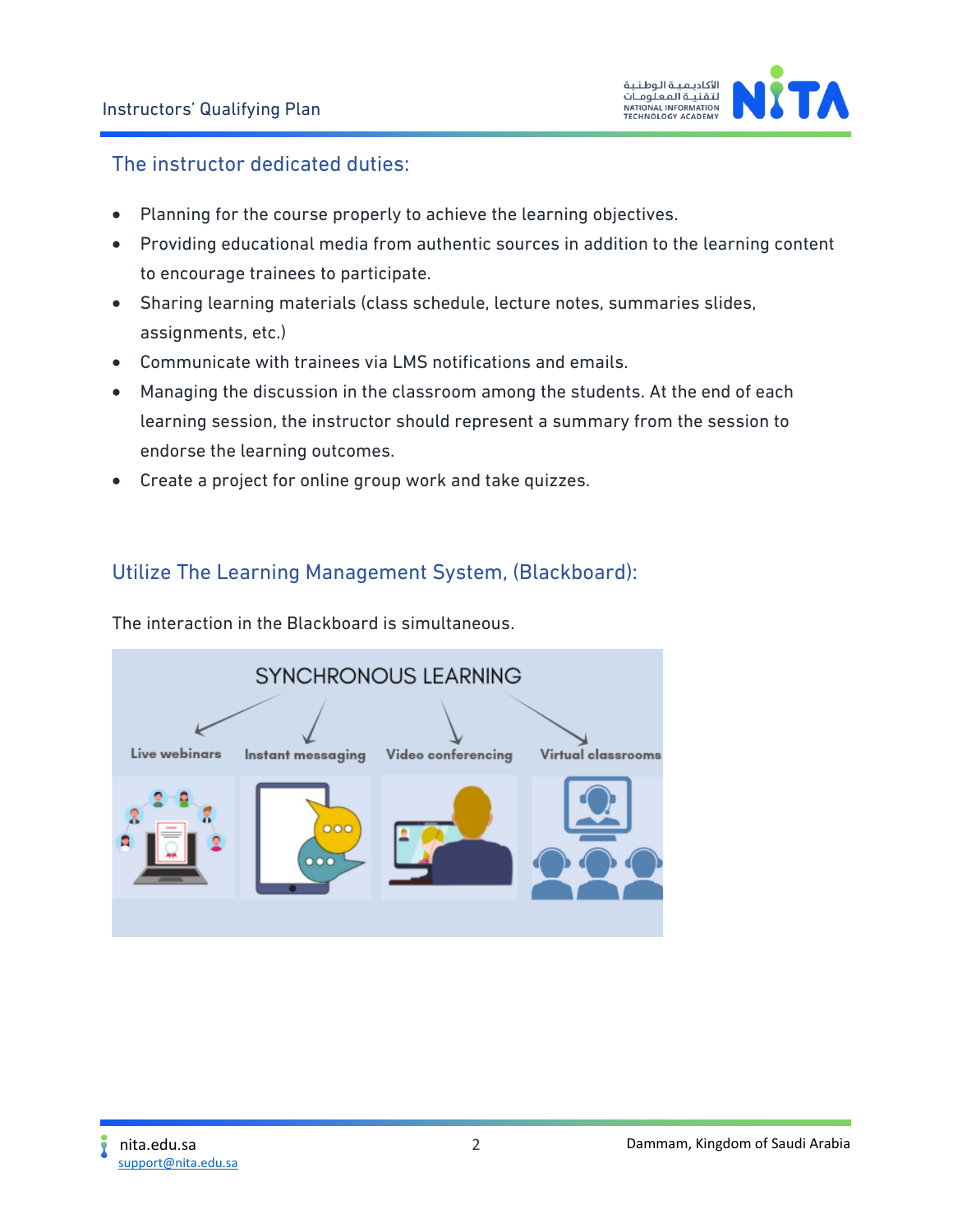

#### Synchronous virtual classes:

Through the Learning Management System, the instructor can provide course content, share objectives, set assignments, and communicate with trainees. On the other hand, the trainee can also submit their homework, participate in the discussion forums, and check their score. Throughout the features of synchronous communication (audio and video), by the followings:

- Chat Bar
- Upload the educational files on the platform and share them with the trainees.
- Using PowerPoint Slides.
- **E** Presents educational videos by Clips Video programs

|                        | Synchronous virtual classes:                                                                                                                                                                    |                                                                                             |                                   |
|------------------------|-------------------------------------------------------------------------------------------------------------------------------------------------------------------------------------------------|---------------------------------------------------------------------------------------------|-----------------------------------|
|                        | NIT Trainer is sharing content                                                                                                                                                                  | 20 Attendees                                                                                |                                   |
|                        |                                                                                                                                                                                                 | Moderators (3)                                                                              |                                   |
|                        | △ GANs.ipynb ☆<br>ile Edit View Insert Runtime Tools Help All changes saved                                                                                                                     | Comment<br>". Share<br>KIF Coordinator<br>$\overline{\phantom{a}}$                          | $\equiv$<br>[]                    |
| $+ Code + Text$        |                                                                                                                                                                                                 | $\sqrt{\frac{RAM}{Dist}}$<br>$\angle$ Editing $\land$<br>O<br>$\overline{a}$<br>NIT Trainer | $\equiv$                          |
|                        | $y =$ discriminator.forward(x)<br>$return -np.log(y)$                                                                                                                                           | ↑↓◎日 \$ 日 ■  <br>NITA Admin4<br>$\overline{a}$                                              | $\equiv$<br>$(\dots)$             |
| $\langle$ ><br>$\{x\}$ | def derivatives(self, z, discriminator):<br>discriminator_weights = discriminator.weights<br>discriminator bias = discriminator.bias<br>$x = self.forward(z)$<br>$y =$ discriminator.forward(x) | Participants (17)                                                                           | Hide                              |
| ▭                      | factor = -(1-y) * discriminator weights * x *(1-x)<br>derivatives weights = factor * z                                                                                                          | Al-Harbi Nouf Salah<br>$\overline{a}$                                                       | $\equiv$<br>$(\dots)$             |
|                        | $derivative bias = factor$<br>return derivatives weights, derivative bias                                                                                                                       | Al-Mutairi Manar Hamdan<br>$\overline{a}$                                                   | Е<br>$\bigcirc$                   |
|                        | def update(self, z, discriminator):<br>$error_bofore = self.array(z, discriminator)$                                                                                                            | albalawi amal obaid m<br>$\overline{a}$                                                     | $\equiv$<br>$(\cdot \cdot \cdot)$ |
|                        | $ders = self.derivatives(z, discriminator)$<br>self.weights -- learning_rate * ders[0]                                                                                                          | Alonazie Raghad Askar Sumihan                                                               | $=$<br>$\bigcirc$                 |
|                        | self.biases -= learning rate * ders[1]<br>error_after = self.error(z, discriminator)                                                                                                            | Alotaibi Wafa Faisal Saedan<br>$\overline{a}$                                               | $\equiv$<br>$(\dots)$             |
| Training               |                                                                                                                                                                                                 | Alshammari Atheer Bazea Juaith<br>$\overline{a}$                                            | $=$<br>$(\cdot \cdot \cdot)$      |
| $\boxed{\equiv}$       |                                                                                                                                                                                                 | Altheeb Nawaf Suliman M<br>$\Delta$                                                         | ╘<br>$(\dots)$                    |
|                        | $\times$ (10) $\neq$ Set random seed<br>$\checkmark$ 0s completed at 15:56                                                                                                                      | Fatmah Algahtani<br>$\bullet$                                                               | $\equiv$<br>(…)                   |
|                        |                                                                                                                                                                                                 | Hind ALbalawi<br>$\overline{a}$                                                             | $=$<br>$(\dots)$                  |
|                        |                                                                                                                                                                                                 | Maha Mahfouz Abdullah Alghamdi                                                              | $(\dots)$                         |
|                        |                                                                                                                                                                                                 | Malaak Alotaibi<br>$\frac{2}{2}$                                                            | $\equiv$<br>$(\dots)$             |
|                        |                                                                                                                                                                                                 | $=$<br>╔                                                                                    | 501                               |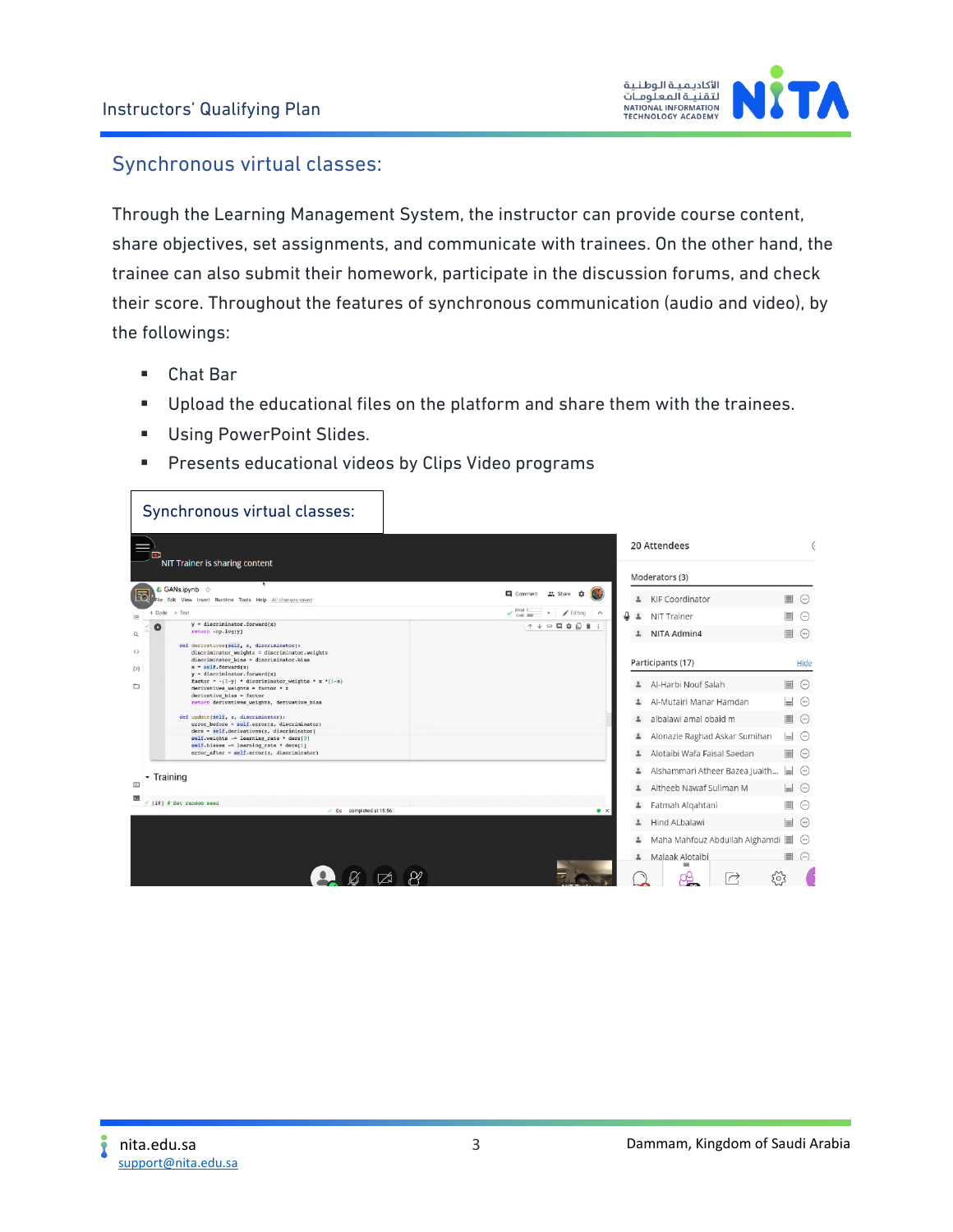

# Technical steps to qualify the instructors on utilizing the Blackboard platform:

The National IT Academy cooperates with the training providers to nominate/select high qualified instructors to provide the NIT Academy's E-Learning courses, and to use the Academy's central Learning Management System (LMS). "Blackboard" as a tool for conducting/managing online classes. Through the following:

### **NITA support team shall provide the instructor with the following:**

- The authorization information to log in to the LMS (Blackboard).
- The guidance on how to use the Learning Management System (Blackboard) as a tool for conducting/managing synchronous online virtual classes.
- NITA's technical support team with the instructor shall examine the designated educational sessions before starting the learning program.
- Explain the process of delivering the learning course according to the technical specifications demanded by NITA, via the technological tools such as the computer used, memory speed, as well as audio and video tools.
- NITA support team shall propose the IT applications (if any) that might be utilized during the courses, to be efficiently managed by the instructor.

## To Develop E-Learning Content:

- The instructor, in coordination with NITA training affairs team, should review the content of the learning course, objectives, and means required to implement the course.
- The instructor must also verify the course curriculum and allocate any defective (missing) points of the course to improve the learning curriculum to meet the preferred learning standards.
- The instructor should be disciplined with the time plan when delivering the course to achieve the course objectives.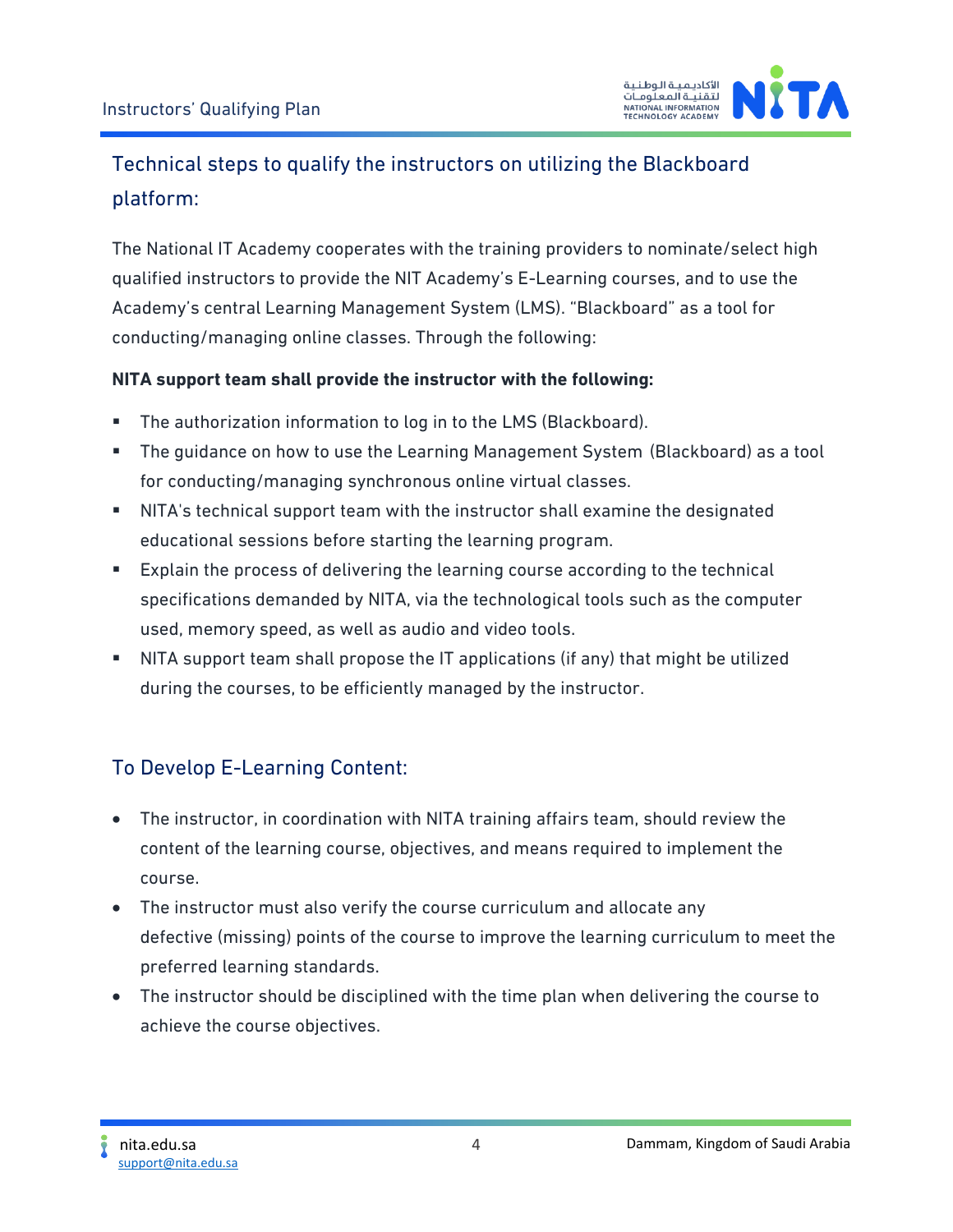

# **الخطة التأهيلية للمدربين الستخدام نظام إدارة التعلم اإللكتروني**

## مؤهلات المُدربين:

تؤكد األكاديمية الوطنية لتقنية المعلومات على تعيين مدربين ذوي كفاءة علمية بدرجة دكتوراه أو درجة الماجستير أو شهادة معتمدة ذات صلة في تخصص تكنولوجيا المعلومات وتقنية االتصاالت، ممن لديهم (القدرة) و الكفاءه لاستخدام التقنيات التعليمية (على سبيل المثال ، منصات التعلم الافتراضية) والبرمجيات ذات الصلة. باإلضافة إلى ذلك، فإن الخبرات السابقه في مجال التعليم و تقديم الدورات التدريبية المتعلقة بمجال تكنولوجيا المعلومات وتقنية االتصاالت والمهارات العامة في التواصل من المتطلبات األساسية أيضا.

## خطة تطوير المُدربين:

يجب تعيين المُدربين المؤهلين لتقديم الدورات التدريبية ، وفقًا لشهاداتهم و كفاءتهم العلمية. (كما ذكر أعاله ، انظر "مؤهالت المدربين"(.

و كجزء من خطة التطوير، على المُدربين الحصول على الشهادات الأكاديمية و المهنية المناسبة من الوكالات المحلية أو الدولية و / أو الحفاظ عليها خالل المشاركة في ورش العمل والمؤتمرات الموائمه لتخصص المُدربين. حيث أن الأكاديمية الوطنية لتقنية المعلومات توصي بشهادتين مهنيتين كحد أقصى خلال العام الدراسي. وبناءً عليه ، ستنتقل الفائدة من المعرفه والمهارات المكتسبة إلى المتدربين.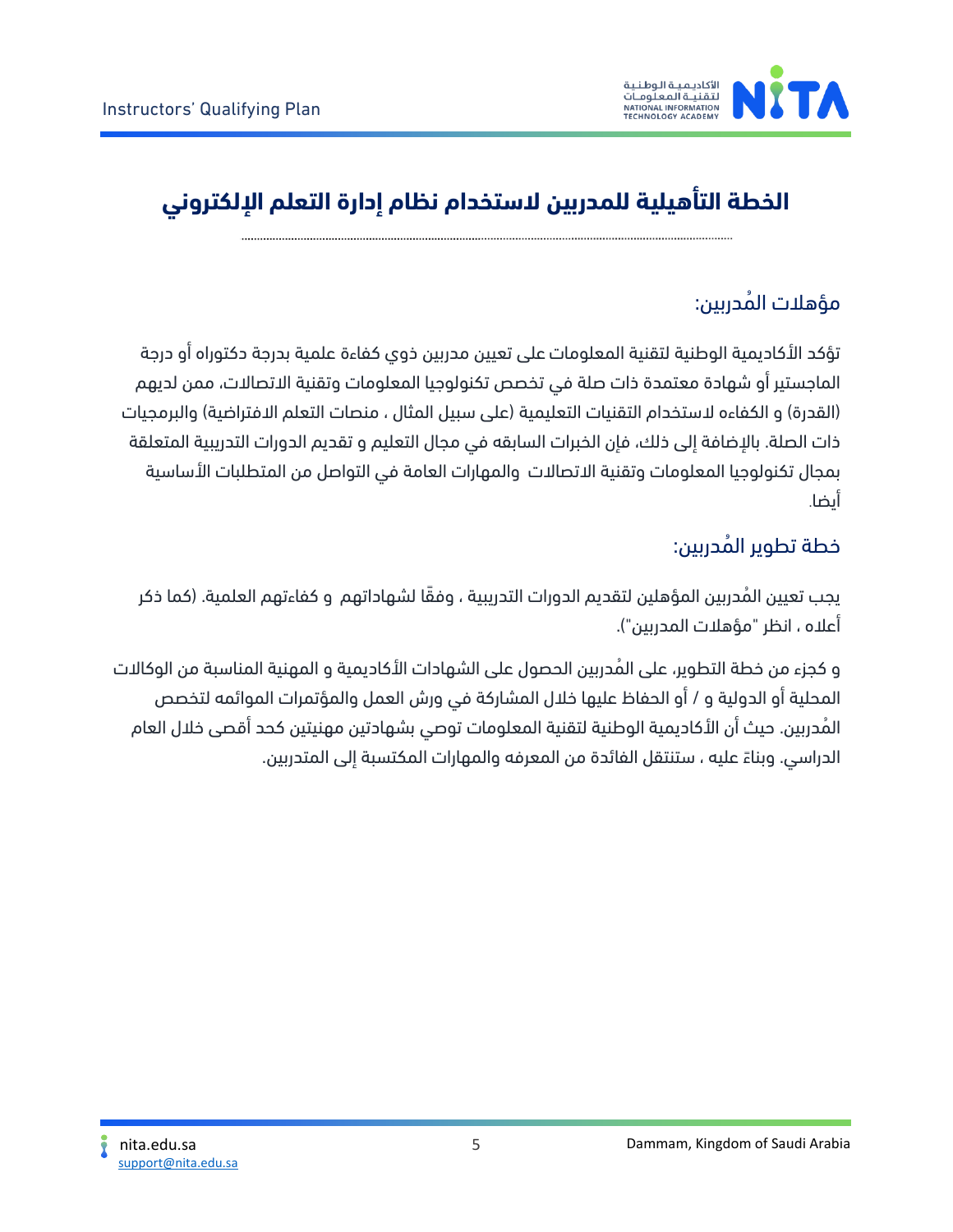



## أدناه الئحة مهام المدرب التدريبية:

- التخطيط للدورة التدريبية لتحقيق أھداف التعلم الحالیة .
- توفير وسائط تعليمية من مصادر موثوقه كإضافة للمحتوى التعليمي لتشجيع المتدربين على المشاركة و التفاعل .
- مشاركة مواد وموارد التعلم )جدول الحصص الدراسية، المالحظات خالل المحاضرة، الملخصات والمهام، إلخ(
	- التواصل مع المتدربين عبر تنبيهات منصة التعلم ورسائل البريد اإللكتروني.
- إدارة الحوار و النقاش في الفصول الدراسية بين الطالب, حيث يجب على المدرب في نھایة كل جلسة تدریبیة تحدید الخالصة من الجلسة للتأكيد من مخرجات التعلم.
	- إنشاء مشروع للعمل الجماعي عبر اإلنترنت، وإجراء االختبارات القصيرة.

### استخدام نظام إدارة التعلم الإلكتروني (البلاك بورد):

يتم التفاعل في النظام بشكل متزامن، خالل الدورة التدريبية.

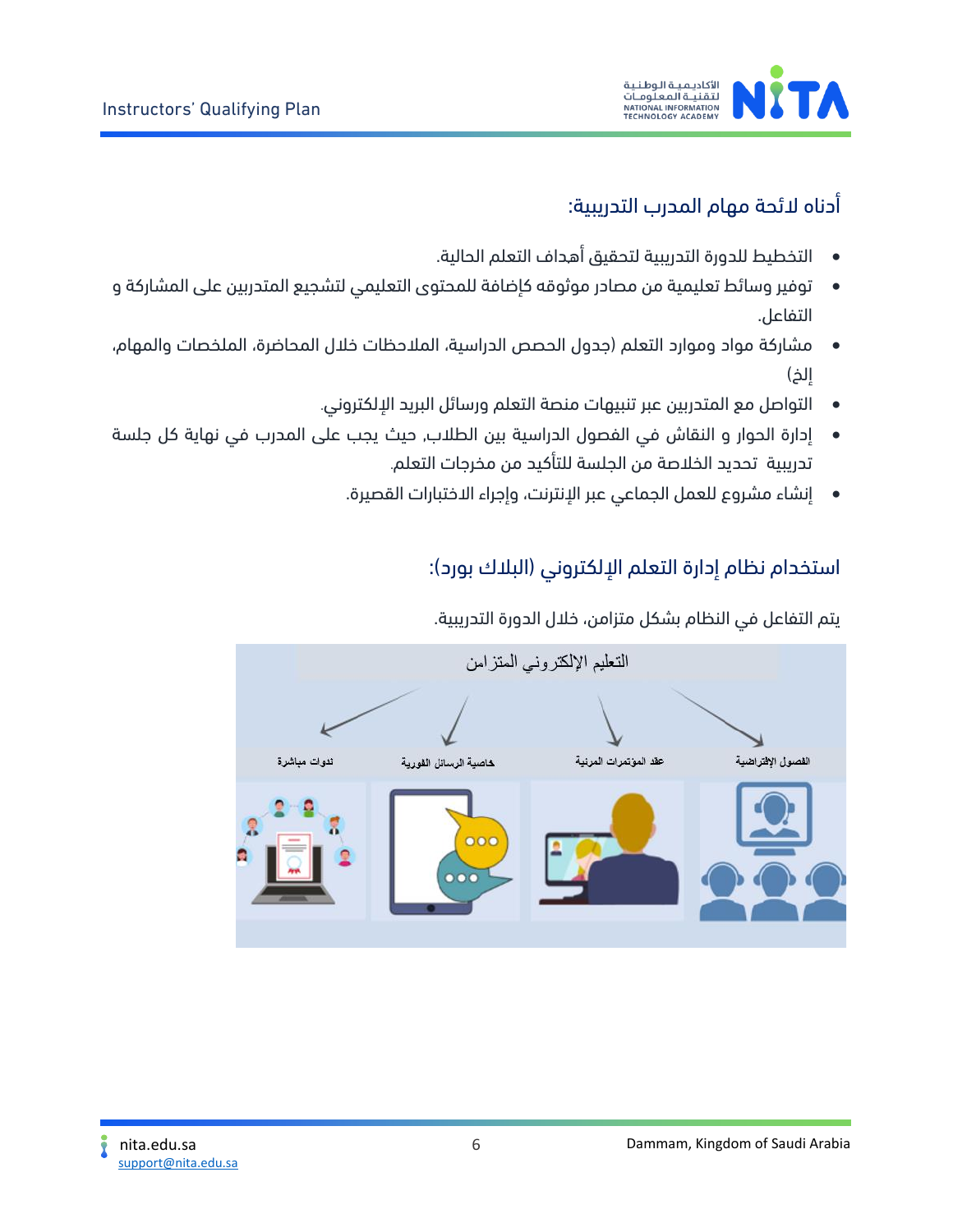

### الفصول الإفتراضية المتزامنة:

من خالل نظام إدارة التعلم اإللكتروني يتمكن المدرب من تقديم محتوى الدورة و مشاركة األهداف و وضع الواجبات والمهام الدراسیة والتواصل مع المتدربين ، كما أنه بالمقابل يتمكن المتدرب من حل الواجبات وإرسالها والمشاركة في ساحات النقاش واإلطالع على الدرجة العلمية التي حصل عليها. من خالل خاصیة التواصل المباشر (بالصوت والصورة), عن طريق اآلتي:

- محادثة نصية
- رفع الملفات على المنصة التعليمية و مشاركتها مع المتدربین.
	- استخدام برامج العرض الالكتروني (مثل البوربوينت)
	- استخدام برامج عرض الأفلام التعليمية (مقاطع الفيديو)

|                              | NIT Trainer is sharing content                                                                                                   | 20 Attendees                                                          |          |
|------------------------------|----------------------------------------------------------------------------------------------------------------------------------|-----------------------------------------------------------------------|----------|
| l:āl                         | △ GANs.ipynb ☆<br>File Edit View Insert Runtime Tools Help All changes saved                                                     | Moderators (3)<br>Comment # Share #<br>* KIF Coordinator              | $\equiv$ |
| Щ                            | $+ Code + Text$                                                                                                                  | $\sqrt{RAM}$<br>$\angle$ Editing $\land$<br>I<br><b>4</b> NIT Trainer | $\equiv$ |
| $\mathbf{Q}$                 | $y =$ discriminator.forward(x)<br>$return -np.log(y)$<br>def derivatives(self, z, discriminator):                                | ↑↓◎日章日■<br>NITA Admin4                                                | 圖        |
| $\leftrightarrow$<br>$\{x\}$ | discriminator_weights = discriminator.weights<br>discriminator bias = discriminator.bias<br>$x = self.forward(z)$                | Participants (17)                                                     | Hide     |
| O                            | $y =$ discriminator.forward(x)<br>factor = $-(1-y)$ * discriminator weights * x *(1-x)<br>derivatives weights = factor * z       | 4 Al-Harbi Nouf Salah                                                 | 圖        |
|                              | $derivative bias = factor$<br>return derivatives weights, derivative bias                                                        | Al-Mutairi Manar Hamdan<br>$\frac{9}{2}$                              | $=$      |
|                              | def update(self, z, discriminator):<br>$error before = self.array(z, discriminator)$                                             | albalawi amal obaid m                                                 | $\equiv$ |
|                              | $ders = self.derivatives(z, discriminator)$<br>self.weights -- learning_rate * ders[0]<br>self.biases -- learning rate * ders[1] | 4 Alonazie Raghad Askar Sumihan                                       | $=$      |
|                              | $error$ after = $self.error(z, discriminator)$                                                                                   | Alotaibi Wafa Faisal Saedan                                           | 目        |
|                              | - Training                                                                                                                       | Alshammari Atheer Bazea Juaith<br>≗                                   | $=$      |
|                              |                                                                                                                                  | Altheeb Nawaf Suliman M<br>$\overline{\mathbf{z}}$                    | ⊌        |
|                              | $\times$ [10] $4$ Set random seed<br>$\checkmark$ 0s completed at 15:56                                                          | <b>4</b> Fatmah Algahtani<br>$\bullet$ $\times$                       | 目        |
|                              |                                                                                                                                  | <b>4</b> Hind ALbalawi                                                | $\equiv$ |
|                              |                                                                                                                                  | Maha Mahfouz Abdullah Alghamdi                                        |          |
|                              |                                                                                                                                  | 4 Malaak Alotaibi                                                     | $\equiv$ |